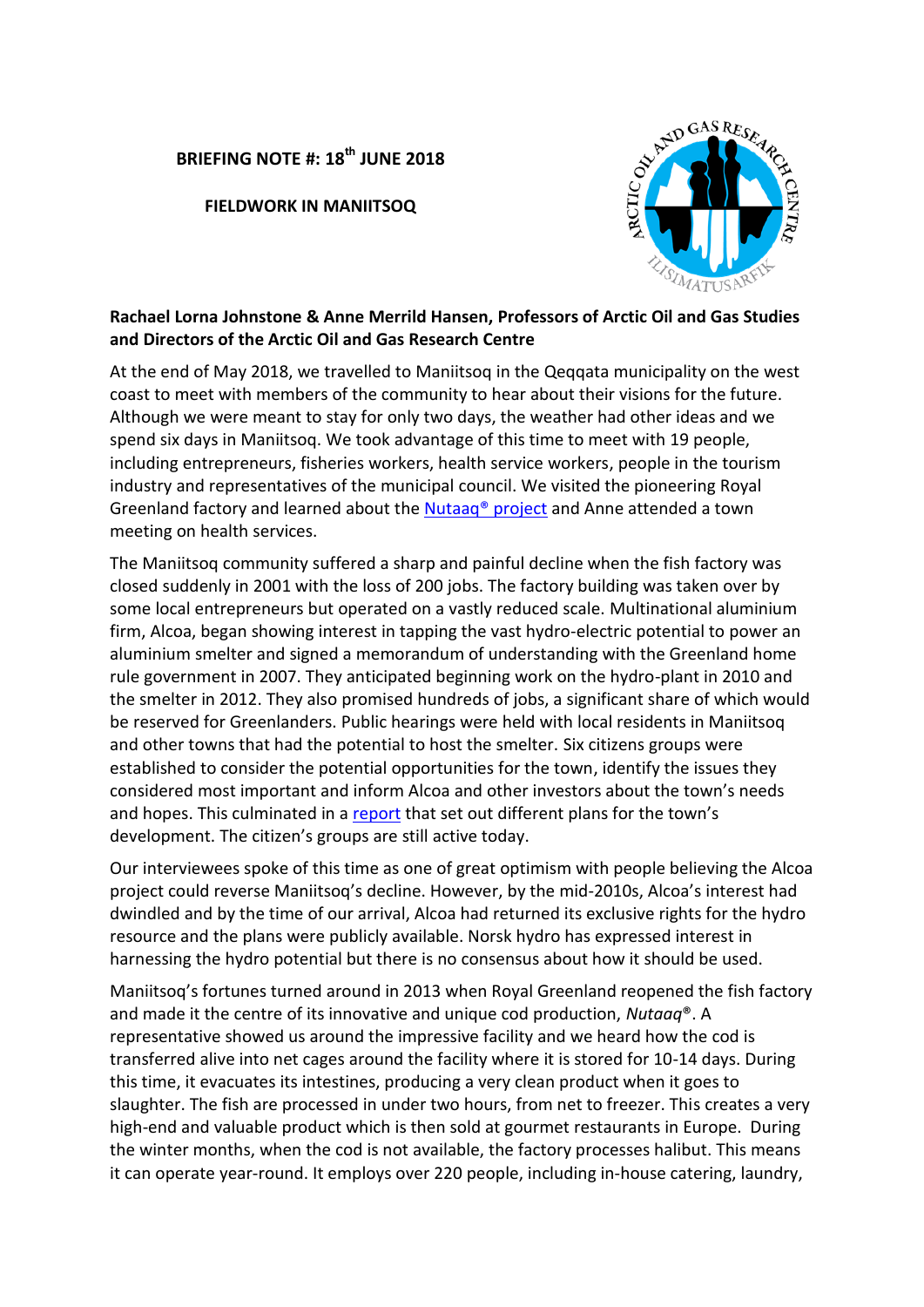cleaning and stockroom workers. This investment has also created a local market for fishermen to land their catches.

Besides Royal Greenland, there is a smaller fish factory, Maniitsoq Fish, employing around 15 workers and we heard of plans to open a third. The construction is very active, building housing and other buildings in the town and employing a lot of skilled workers. The town is growing once more, in population and economy, but the resurgence makes it difficult to secure skilled workers, especially in the trades.

There are a number of mining projects close to Maniitsoq and people are generally aware of these even if they do not know the details or cannot name them all. There is good attendance at public meetings to discuss them. Nevertheless, most people expressed scepticism in light of the Alcoa experience. They are not convinced that the mines will open and even less that they will impact the town, either positively or negatively. Meanwhile, they continue with their lives and their own personal projects and are not (any longer) waiting for a major international investment project to change the town. The people with whom we spoke were keen that investment in extractive industries nearby would benefit the town. One was concerned that the hydro potential might be tapped to support projects that are over the border in the Semersooq municipality and would by-pass Maniitsoq altogether.

Maniitsoq was merged with neighbouring town Sisimiut and surrounding villages into the Qeqqata municipality in 2009. The residents we spoke to were largely positive about the merger and did not believe that Maniitsoq had been disadvantaged, even though the new municipal centre is in Sisimiut and sometimes they felt like a 'little brother.' Residents felt that Maniitsoq was big enough, both in population and in economy, to maintain itself and defend its interests. We heard that tax receipts from the town had grown rapidly over the past few years so that it was contributing on an equal footing to Sisimiut.

Maniitsoq is not heavily marketed as a tourist destination and there are limited touristoriented services but this is a growing market and some entrepreneurs are eying opportunities. During our visit, a cruise ship anchored close to the shore and passengers were transferred to and from the town on small boats.

Notwithstanding the developments, unemployment is still rather high in Maniitsoq with over 200 registered unemployment. However, the available local labour force was not sufficient to staff the fish factory and over twenty Chinese workers have been hired and are now resident in Maniitsoq. Some people reported that they were not very visible whereas others though they were becoming well integrated. Everyone whom we met spoke positively of the Chinese workers, emphasising that the factory depended on them, that they were reliable and competent workers, and this in turn made the factory and the jobs more stable for local workers.

The need for imported labour indicates that extractive projects will compete for a limited labour force. This was also supported in our interviews and we were told that there was a particular shortage of tradespeople. The public sector cannot compete on salaries with private companies so this creates a risk of skills shortages for public sector activities, as well as the fish factories.

Maniitsoq is a town that has recovered from the disappointment of an extractive promise that went unfulfilled and it provides a number of lessons that can be adapted for other places. While the return of the cod is a factor that is not within the control of the